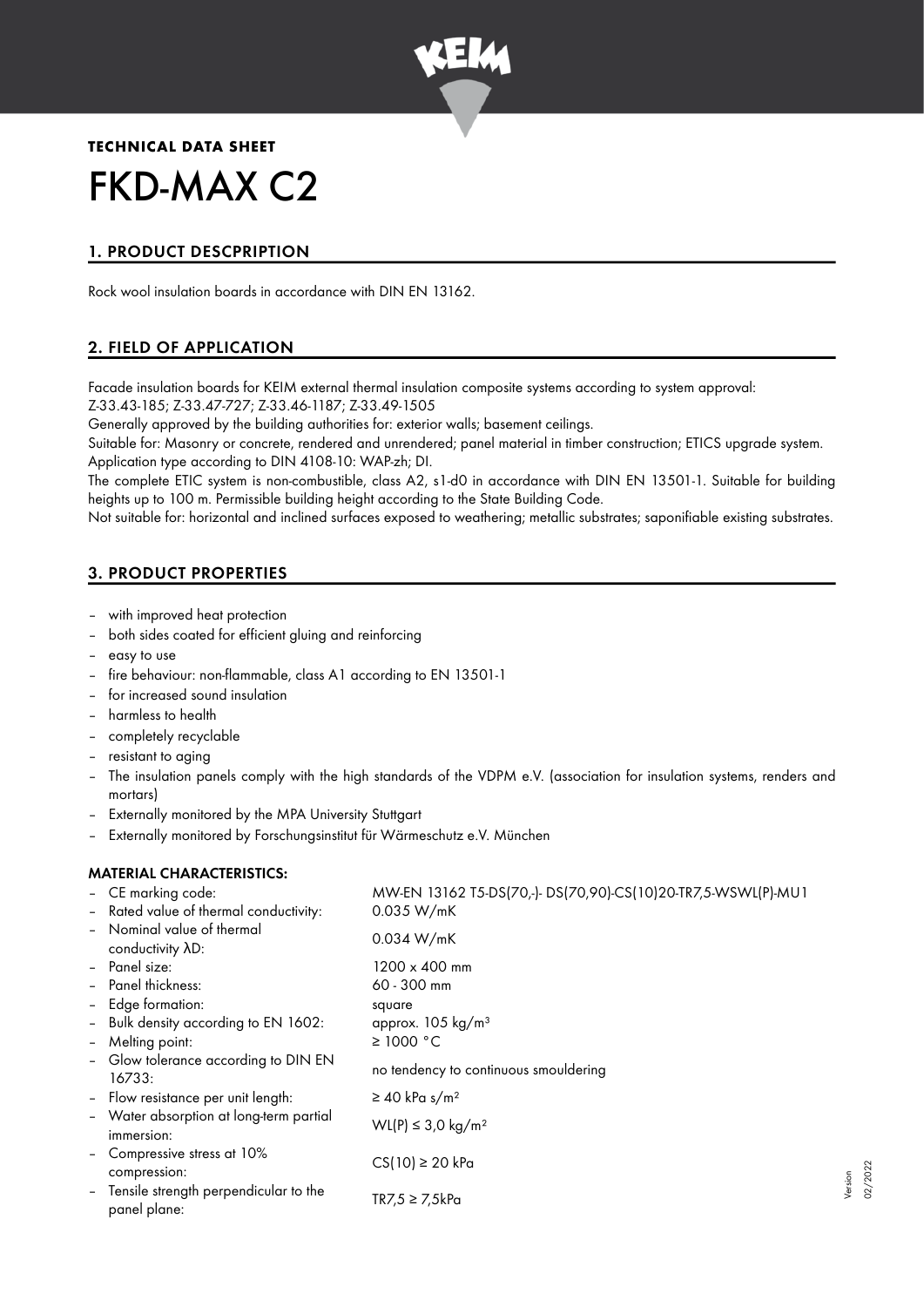| - Thickness tolerance: | $T5 + 3 / -1$ mm |
|------------------------|------------------|
| - Width tolerance:     | $W2 \pm 2$ mm    |
| - Length tolerance:    | $15 \pm 5$ mm    |
| - Squareness:          | $55 \pm 5$ mm/m  |
| - Planarity:           | $P \pm 3$ mm/m   |
| - Colour shade:        | yellow-brown     |

## 4. APPLICATION INSTRUCTIONS

#### SUBSTRATE PREPARATION:

The substrate must be strong, dry, clean, sound and free from adhesion-reducing residues. The permanent compatibility of any existing coatings with the adhesive mortar must be examined by an expert. The insulation panel may also be used as a basement ceiling insulation panel: Rusty steel beams or damp areas must not be covered with insulation until the cause itself has been properly remedied.

#### APPLICATION CONDITIONS:

Ambient and substrate temperature during application and drying from ≥ 5 °C to ≤ 30 °C. Do not apply in direct sunlight or on sun-heated substrates. Protect surfaces from direct sun, wind and rain during and after application.

#### APPLICATION:

Cut to size using an insulation knife or a suitable insulation saw.

#### GLUING:

The insulation panels are butted tightly and glued in a bond from bottom to top. Apply the appropriate adhesive mortar to the insulation panels using the bead-and-dot method or over the entire surface. Push the boards into place. At the edges of the building, the insulation panels are glued offset Apply the system's adhesive mortar to the insulation panels using the bead-and-dot method, ensuring an adhesion of min. 40 %. The insulation panels may also be adhered in 2 layers. The second layer of insulation panels is glued over the entire surface and in a staggered bond pattern (starting with half a row of panels). Adhesive surface proportion from 220 mm insulation thickness: min. 40 % On panel materials in wood construction, the insulation panels are glued over the entire surface with the adhesive filler Klebespachtel. For this purpose, the adhesive filler is applied to the substrate or to the insulation panels with a notched trowel. Immediately after applying the adhesive, the insulation panels must be glued to the substrate. Closing of unavoidable defects and joints up to 5 mm wide with Iso Top Thermfoam B1 is permissible. General instruction with regard to gluing: Do not apply adhesive to the panel joints. Do not create an insulation panel joint over a joint in the substrate underneath. The insulation panel may also be used as a basement ceiling insulation panel: Apply Pulverkleber-90 with a notched trowel ≥ 10 mm to the full surface of the insulation panel, alternatively to the substrate, using the comb-bed method, and then float it into the adhesive bed with slight pressure. For full-surface bonding, it is recommended to apply adhesive mortar to both the insulation panel and the substrate (floatingbuttering method). The insulation panels must be applied tightly to the substrate, cavities are not permissible.

#### DOWELING:

Check the adhesion of the insulation panels after at least 3 days. Insulation panels that are not bonded or damaged must be replaced. Anchoring is carried out in glued and dowelled ETIC systems with generally approved ETICS fasteners according to DIN EN 1991-1-4/NA. The required fastener quantity depends on the building height and the respective wind zone in which the object is located. The minimum distance between anchor shank and board edge is min. 150 mm, the minimum distance between anchor shank and anchor shank is min. 200 mm. For further information, please refer to our ETICS Technical Guide, Chapter #8, ETICS Wind Suction Loads. The insulation panel may also be used as a basement ceiling insulation panel: Without fire protection requirements: The insulation panels may only be glued to new substrates up to a maximum weight per unit area of 15 kg/m² (including any final coating). In the case of insufficiently load-bearing substrates (old substrates) or if the permissible weight per unit area is exceeded, dowelling is carried out using ETICS anchors approved by the general building authorities or by the European authorities. Minimum number of anchors: 2 anchors per insulation board cut. With fire protection requirements: If necessary, dowel with the basement ceiling insulation screw DDS-Z and the basement ceiling insulation washer DDT.

## REINFORCEMENT:

Notes on the installation of field boundary joints for insulation board thicknesses > 200 mm: The field sizes without expansion joints are 10 m x 12 m or 120 m<sup>2</sup> for thick layer systems (base plaster + finishing coat = Version 02/2022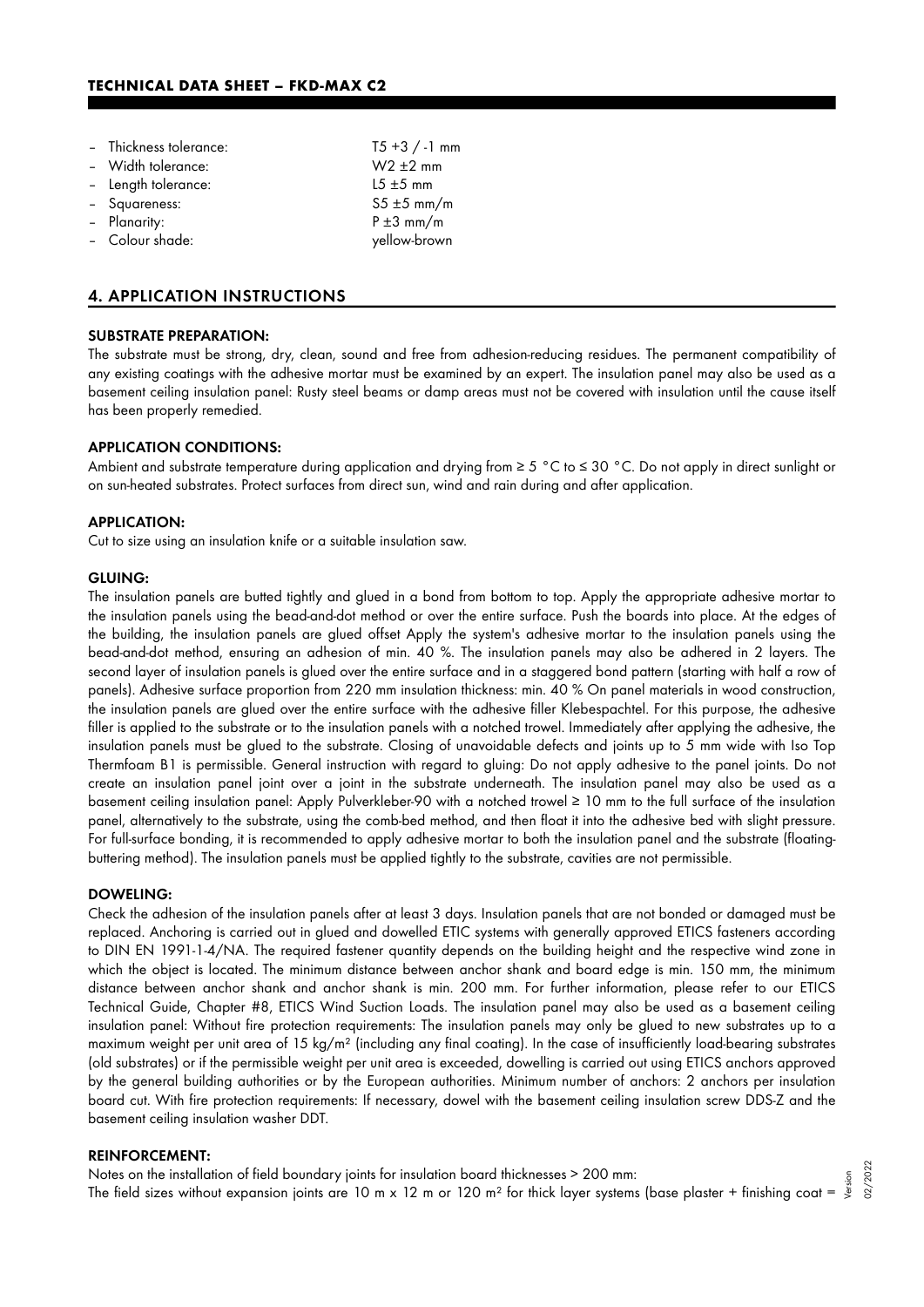total plaster thickness from 10 mm). The field sizes without expansion joints are 50 m x 25 m for thin-layer systems (underplaster finishing coat = total plaster thickness up to 9 mm).

Notes on the installation of field boundary joints for insulation board thicknesses ≤ 200 mm and recessed anchor installation: The field sizes without expansion joints are 50 m x 25 m for ETIC systems with STR U 2G.

The corresponding field sizes are to be determined object-specifically by the planner.

| <b>Panel thickness</b><br>[mm] | Dynamic stiffness s'<br>[MN/m <sup>3</sup> ] | $m2$ per<br>bundle | $m2$ per<br>pallet | <b>Bundle per</b><br>pallet |
|--------------------------------|----------------------------------------------|--------------------|--------------------|-----------------------------|
| 60                             | 13                                           | 1.92               | 19.2               | 10 <sup>°</sup>             |
| 80                             | 11                                           | 1.44               | 14.40              | 10                          |
| 100                            | 8                                            | 0.96               | 11.52              | 12                          |
| 120                            | 7                                            | 0.96               | 9.60               | 10                          |
| 140                            | 6                                            | 0.96               | 7.68               | 8                           |
| 160                            | 5                                            | 0.96               | 5.76               | 6                           |
| 180                            | 5                                            | 0.96               | 5.76               | 6                           |
| 200                            | $\overline{\mathcal{A}}$                     | 0.96               | 5.76               | 6                           |
| $220*$                         |                                              | 0.48               | 4.80               | 10                          |
| $240*$                         |                                              | 0.48               | 4.80               | $10$                        |
| 260*                           |                                              | 0.48               | 3.84               | 8                           |
| 280*                           |                                              | 0.48               | 3.84               | 8                           |
| $300*$                         |                                              | 0.48               | 3.84               | 8                           |

## 5. PACKAGING / TECHNICAL DATA

## PACKAGING / TECHNICAL DATA ADDITIONAL INFORMATION:

\* Delivery time on request. KEIMFARBEN must be informed of the use in ETIC systems.

## 6. STORAGE

| max. storage time       | <b>Storage conditions</b>         |  |  |
|-------------------------|-----------------------------------|--|--|
| no maximum storage time | dry<br>protect against weathering |  |  |

## STORAGE INFORMATION:

Please note max. stacking height of 2 m. Transport packaging is not sufficient weather protection.

## 7. DISPOSAL

# EC WASTE CODE:

Waste code: 17 06 04